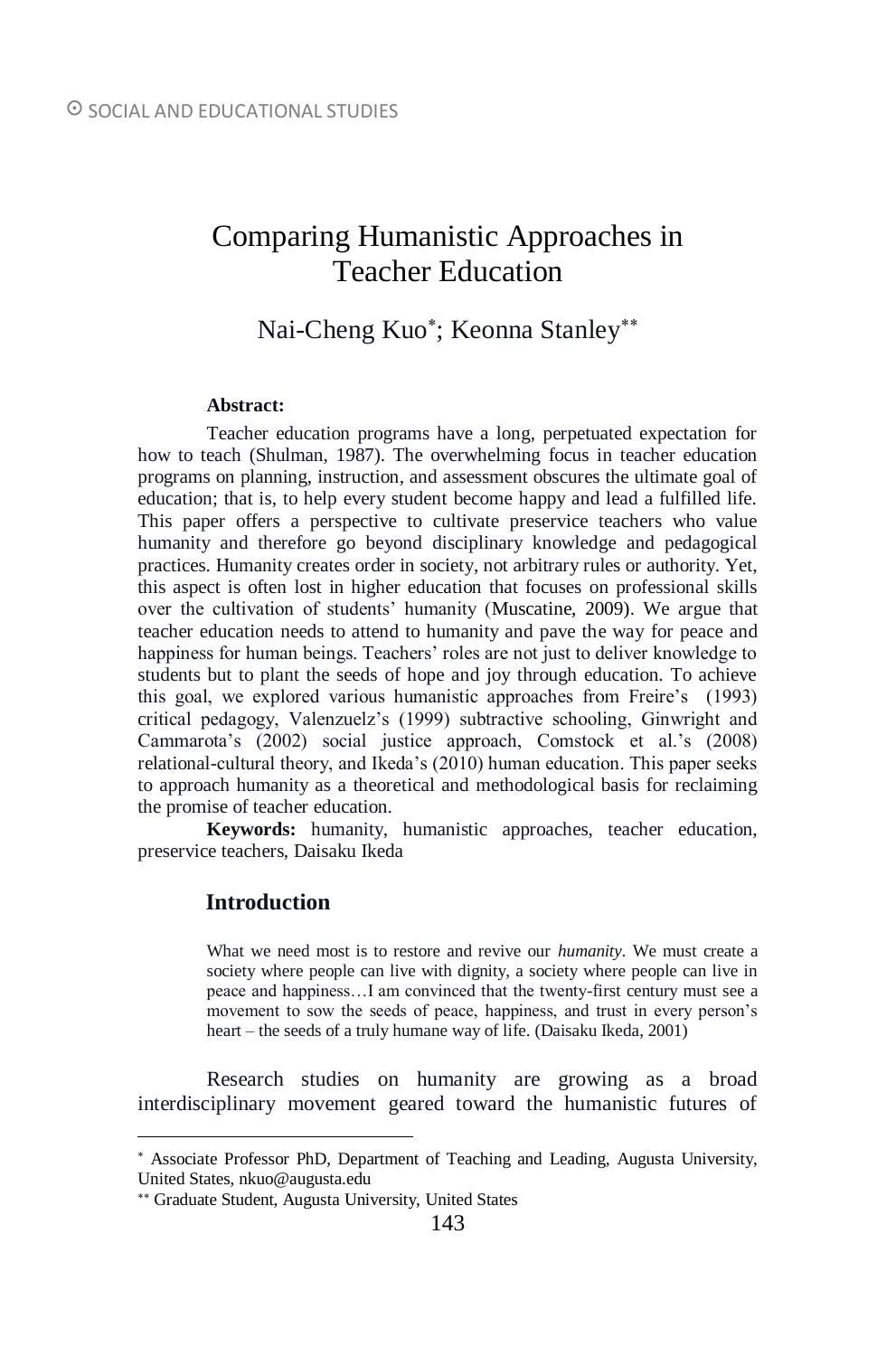S

learning. In recent years, humanity has gradually gained the attention of researchers and practitioners in teacher education to cultivate caring and just preservice teachers (Rector-Aranda, 2019). These humanistic approaches adopted in teacher education include critical pedagogy (Freire, 1993), authentic caring (Valenzuela, 1999), social justice student development (Ginwright & Cammarota, 2002), and relational-cultural theory (RCT) (Comstock et al., 2008). Grounded in social justice, the trilogy – critical pedagogy, authentic caring, and social justice student development – is utilized as a framework called "critically compassionate intellectualism (CCI)" by Cammarota & Romero (2006) to work with disadvantaged students whose social and economic circumstances hinder their abilities to succeed in school. Added to CCI, RCT that emphasizes mutual empathy and growth-fostering relationships is vital for teachers to connect with disadvantaged students more deeply (Rector-Aranda, 2019). Furthermore, Daisaku Ikeda's philosophy of human education has also been applied and researched across curricula and contexts to foster students' humanity (Nunez & Goulah, 2021).

In the present study, we analyze twenty-eight speeches that Daisaku Ikeda delivered at universities, research institutes, and academies across countries, including Argentina, Brazil, China, Cuba, France, India, Italy, Japan, Nepal, Philippines, Romania, Russia, Spain, Turkey and the USA. These speeches were initially delivered in Japanese and later translated into English and published in *A new humanism: The university addresses of Daisaku Ikea* (Ikeda, 2010). We compare CCI and RCT with Ikeda's speeches for two reasons. First, CCI, RCT, and Ikeda's speeches share common features of humanity in education. Second, learning from the eastern and western views on humanity will create a broad approach to teacher development. The research questions that guide our study are:

- 1. What common features do CCI, RCT, and Ikeda's human education share?
- 2. How does Daisaku Ikeda's human education differ from CCI and RCT?
- 3. What are the implications of these humanistic approaches in teacher education?

To address these questions, we first summarize the features of CCI and RCT. We then synthesize Ikeda's twenty-eight higher-education speeches to identify the key themes in Ikeda's philosophy.

# **Critical Pedagogy**

Paulo Freire (1921-1997) is the pioneer of critical pedagogy. Born in a middle-class family in Brazil and impacted by the Great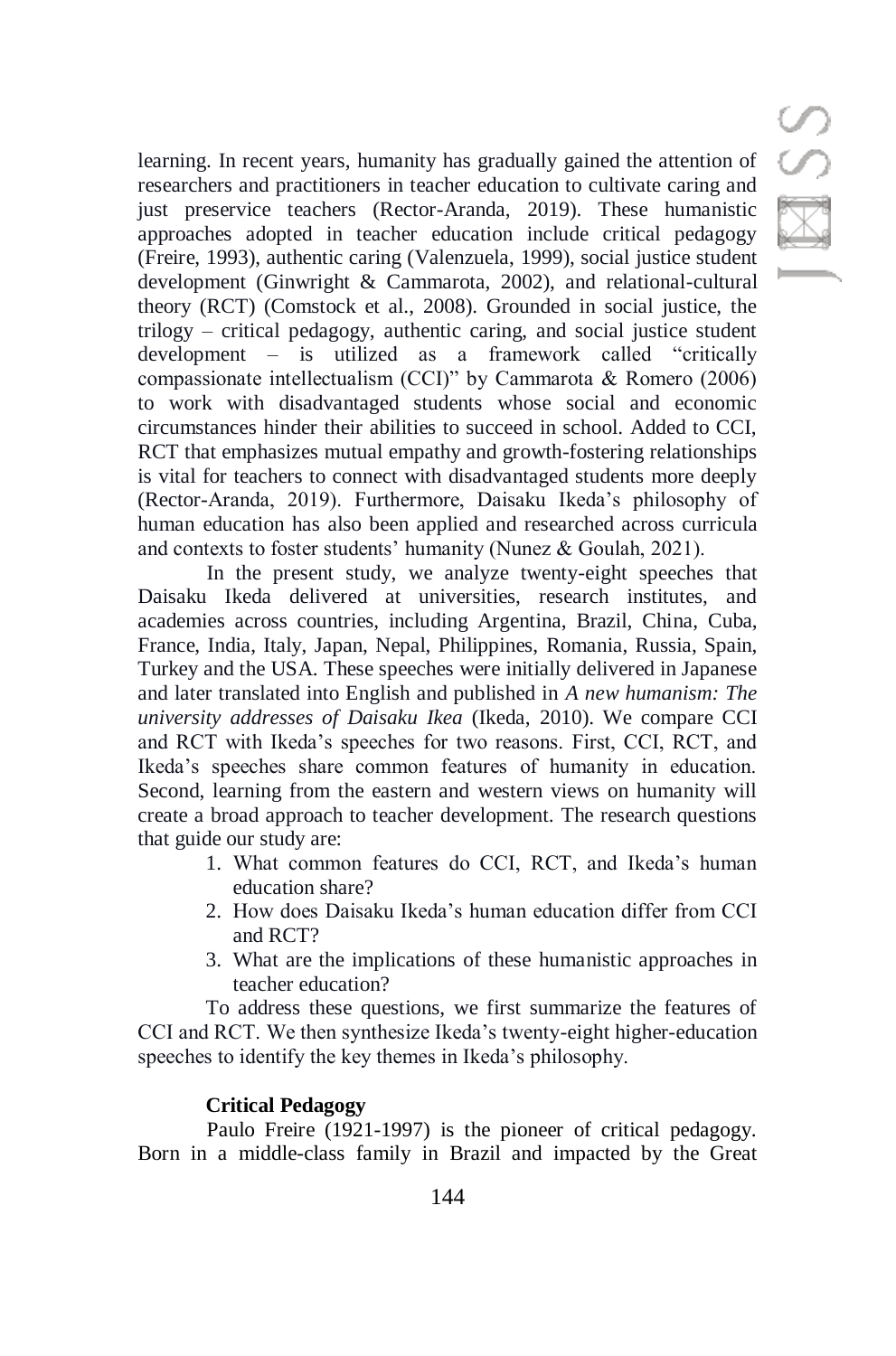Depression, Freire experienced how poverty and hunger affected his ability to learn. Rather than being discouraged by the environment, his childhood experiences encouraged him to find a new way to learn. Freire (1993) realized that the dehumanization from unjust circumstances could lead the oppressed to rebel against those who made them so. Thus, he proposed a pedagogy of the oppressed (also known as critical pedagogy) to develop students' critical consciousness. This consciousness-raising empowers them to critique problems in their individual and social contexts and liberate them from oppression. He regards critical pedagogy as a means to help students identify sources of power and observe how human beings' actions and behavior become manifestations of the dehumanization process (Freire, 1993). Because dehumanization is never the destiny of human lives, education plays a crucial role in restoring the humanity of the oppressed and the oppressors. In this sense, critical pedagogy can be viewed as a pedagogy for all of humankind.

Freire (1993) argues that education should encourage students to develop their own culture. "Banking" knowledge through narration with the teacher as the narrator leads education to become an instrument of imposing thoughts and reproducing social inequality. When teachers respect and embrace their students' cultures, it changes the teacherstudent relationship by creating an environment where teachers can learn, and students can teach (Freire, 1993). Each human life holds its own unique meaning, which can only be understood through communication, authentic thinking, reflection, and action. In addition, Freire considers encountering struggles as necessary, because such struggles will become a driving force that leads people to change. Being aware of how politics and power determine what counts as knowledge, critical pedagogy allows students to see the importance of justice and equality and gain knowledge and skills to lessen human suffering. Education can emancipate students and create conditions for life's fulfillment by raising their critical thinking, cultivating humanity, and providing needed knowledge (Freire, 1993). Students first need to name the world they desire, and then they can transform it to live humanly through their inner reflection actions. Freire values dialogic learning to create ideas with students rather than passively consuming knowledge given to them.

#### **Authentic Caring**

In her book, *Subtractive Schooling*, Valenzuela (1999) argues that schools lacking authentic caring about their students will not succeed. She distinguishes the differences between aesthetic caring (e.g. superficial, academic achievement) and authentic caring (e.g. students' well-being, full human growth). Teachers' authentic caring is critical to students' learning and development. It creates reciprocal teacher-student relationships, making students feel welcome in school regardless of their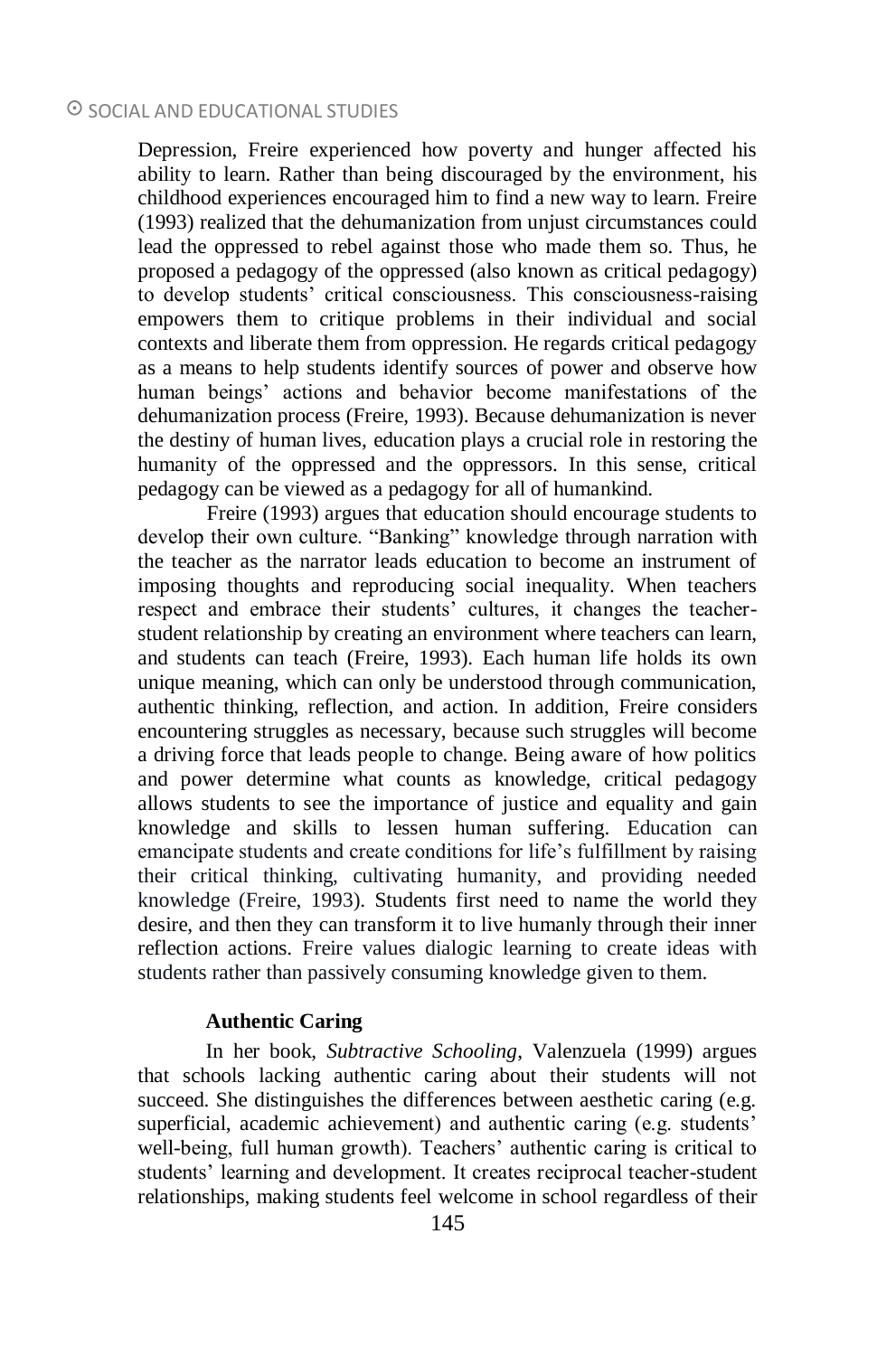# SSE

academic performance. Valenzuela (1999) argues that students do not care about schools until they know that their schools care about them. When teachers fail to make a meaningful connection with their students, sustaining students in school is impossible. Teachers' low expectations can lead to poor student-teacher relationships, low learning motivation, and undesirable achievement outcomes. In the interplay of what and how social capital plays in minority students' education, Valenzuela (1999) discusses the impacts of authentic caring and encourages teachers to reflect on their social responsibility as educators. She illustrates how schooling can limit Mexican-American students' resources by both devaluing their definitions of education and assimilating policies and practices that minimize their culture and language. She points out that, "academic competence thus functions as a human capital variable that, when marshaled in the context of the peer groups, becomes a social capital variable" (Valenzuela, 1999: 28). If education is to create positive human and social capital, it is necessary that school atmosphere, curriculum structures, policies, and practices take into consideration students' diverse cultural and linguistic differences. By doing so, it is more likely to cultivate students who take responsibility for the prosperity of society and the happiness of all human beings.

## **The Social Justice Approach**

Ginwright and Cammarota (2002) describe students as agents of social change. To develop student assets, they argue educators must first shift their thinking and ensure that educational policies and practices are centered on students' development and empowerment. Education that values students' voices will lead them to acknowledge their self-worth and become self-aware. With broader opportunities, students will build valuable skills and find creative ways to address pressing community issues, such as social toxins and divisions. Ginwright and Cammarota (2002) express that unequitable social, political, and economic power can negatively affect the well-being of students, particularly those living in urban areas. Thus, through the social justice approach, it helps students develop critical consciousness and take social action to transform society. They state:

> Social action and critical consciousness are a necessary couplet; that is, acting upon the conditions influencing one's social experience leads to an awareness of the contingent quality of life. This interdependence between critical consciousness and social action is what Freire calls "praxis: reflection and action upon the world in order to transform it" (1993: 33). We become closer to our humanity and agents of our own development when we reflect and act to transform the conditions influencing our existence. The integration of critical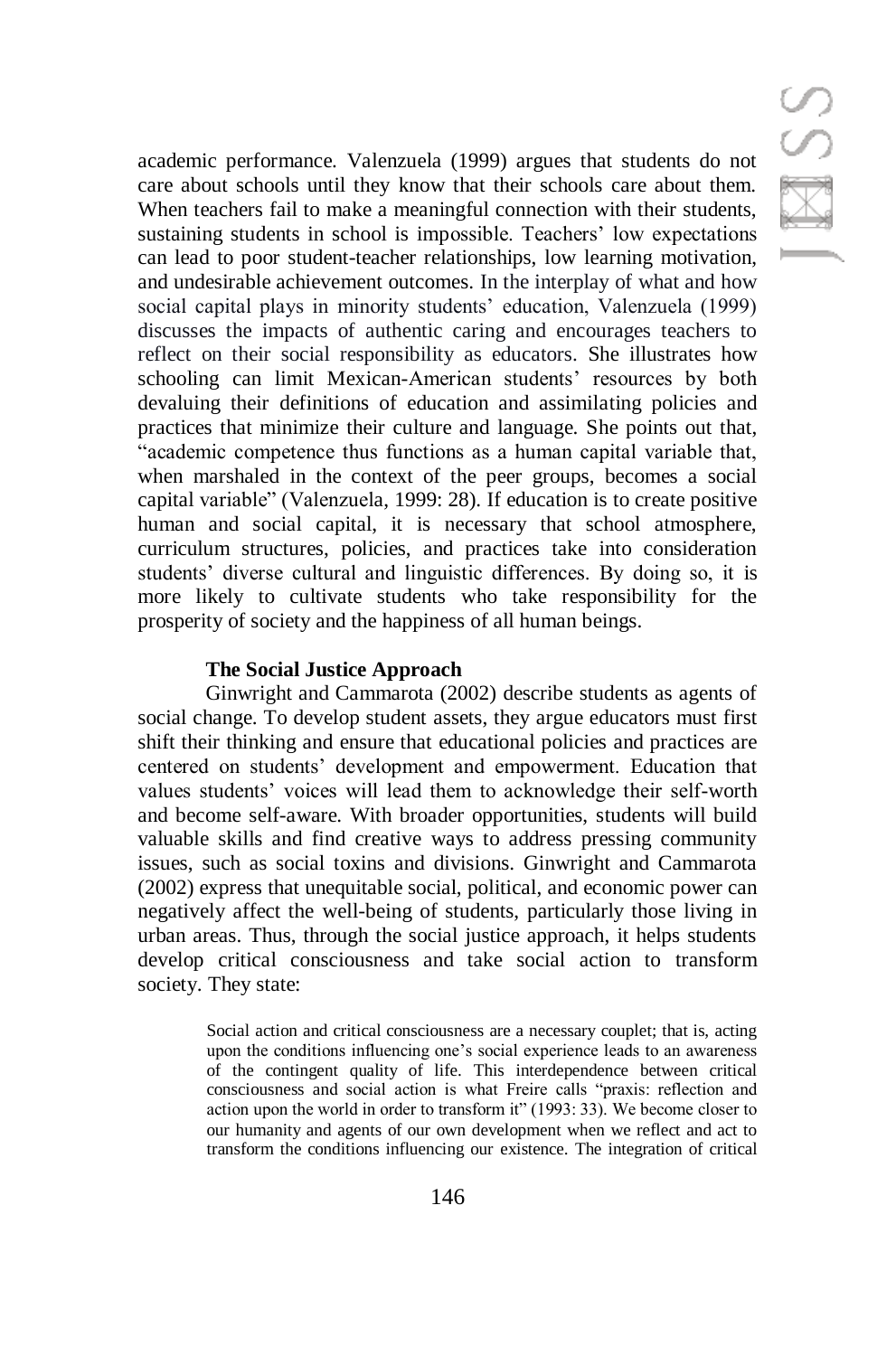consciousness and social action is how young people make sense of, and begin to transform, their social world. (Ginwright & Cammarota, 2002, p. 87-88)

Ginwright and Cammarota (2002) propose three levels of awareness to foster praxis among students: self-awareness, social awareness, and global awareness. At the self-awareness level, students explore and evaluate their social and cultural identity. They develop a positive sense of their identity and capacities for self-determination. At the social awareness level, they begin to think and critically analyze complex issues in their communities to understand how their immediate social world works. In the last level of global awareness, they critically reflect on global issues to empathize with the oppressed throughout the world. When students have reached global awareness, they see the possibility of transforming the world with others and "become more intentional about their life choices and strive to value the 'humanness' in everyone" (Ginwright & Cammarota, 2002, p. 91). In other words, addressing social justice problems across the three levels of awareness opens the door for students to see their unlimited potential and possibilities.

#### **Relational-Cultural Theory (RCT)**

The relational-cultural theory (RCT) was initially developed by Jean Baker Miller in 1976, the author of *Toward a New Psychology of Women*. Based on her clinical experience as a medical doctor, Miller addressed how the lack of understanding of the contextual, sociocultural, and relational experiences of women and minorities impede their ability to make progress in therapy and life (Miller, 1976). Comstock and her colleagues (2008) extend this idea to discuss the importance of culture, relationships, development, and identity, serving as an alternative framework for professionals to enhance the relationships with the people they serve. Effective helping and healing rely on caring and mutual empathy. Thus, disconnections and negative expectations resulting from political inequalities, power, dominance, marginalization, and subordination have to be addressed early (Comstock et al., 2008).

The core principles of RCT include authentic relationships, mutual empathy, empowerment, participation, and recognition of competence (Jordan, 2000). RCT aims to give a voice of minority groups, deconstruct the oppressive system, and address social connections and disconnections in a larger cultural context. It acknowledges the importance of having sustained and strategic efforts to challenge the entrenched system. Resistance (e.g. naming the problem of disconnections, complaining, claiming the well-being of human beings, developing communities for coexistence, etc.) is the first step toward transformation (McCauley, 2013). RCT supports the idea that human development cannot exist without relationships and interactions with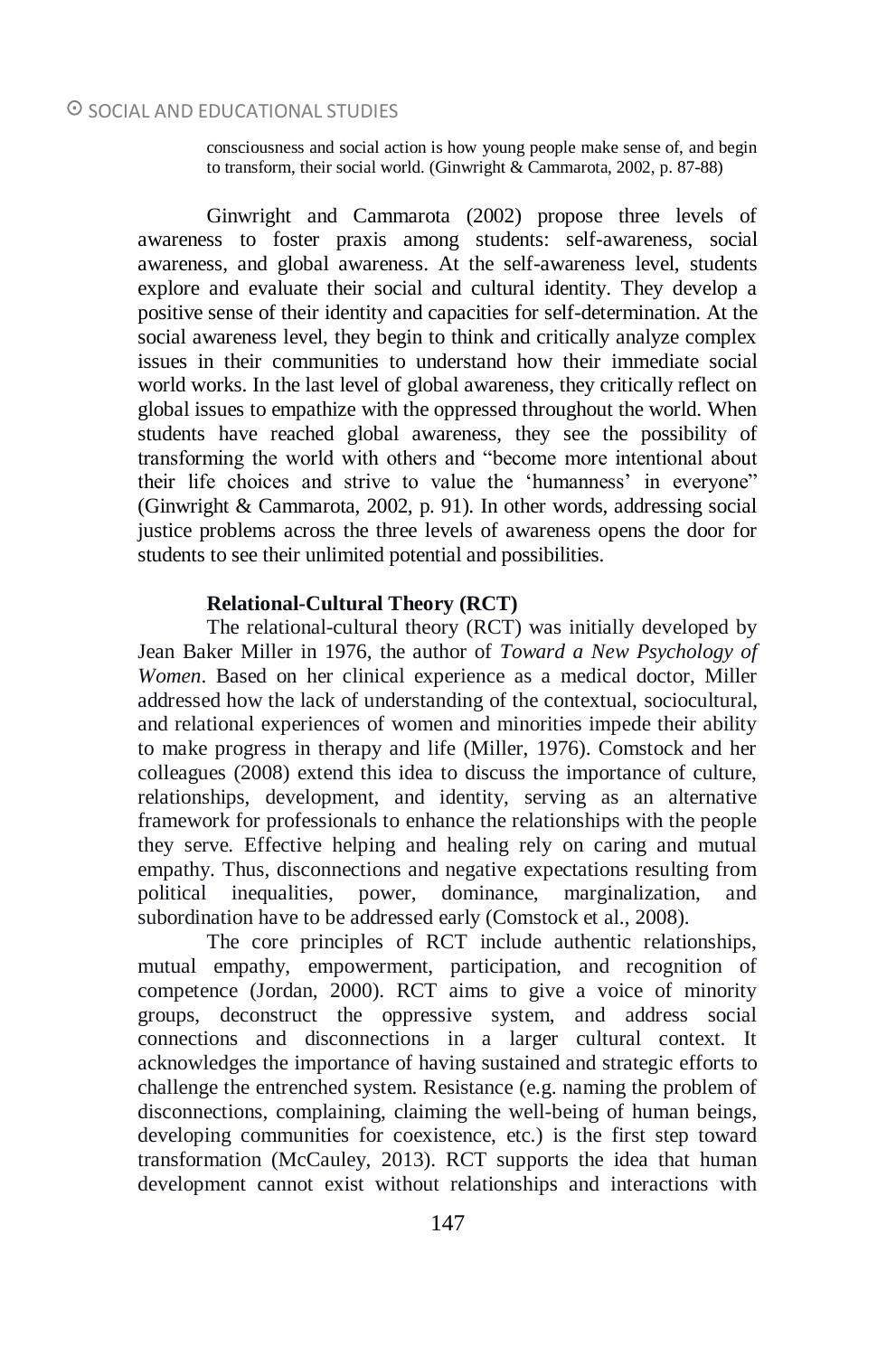S<br>S

others. Fostering mutual understanding is essential to the development of individuals, leading to a harmonious living environment. Having a sense of connection with others will help people transform conflicts. RCT calls for the need for social empathy, an ability to feel the other person's suffering through standing in his/ her shoes, knowing how social inequalities and disparities cause the person to suffer, and thus calling for social change (Gerdes, 2011; McCauley, 2013). Creating a culture of human connectiveness will promote cooperation and allow the collective efforts of people at all levels to thrive. It is the cycle of being affected and affecting others positively that creates a possibility for a peaceful land. Without community, people will feel alone and become immobilized.

#### **Daisaku Ikeda's Speeches in Higher Education**

Born in Tokyo, Japan, Daisaku Ikeda (1928–) is an unprecedented humanistic philosopher and peacebuilder. He has received honorary citizenships from more than 790 cities around the globe and over 380 honorary doctorates and professorships from 51 countries. The application of Ikeda's philosophy of education has been studied in various educational fields (Nunez & Goulah, 2021). Ikeda made education his lifework. He believes that education is not just about delivering knowledge to students but cultivating students' character and fostering their humanity. He states: "Learning is the fundamental force that builds society and defines an age. It nurtures and tempers the infinite potential latent in all of us, and it directs our energies toward the creation of values" (Ikeda, 2010: 12). Since the 1960s, he began to travel to different countries outside of Japan to plant the seeds of hope and joy in students and those who work with them. Table 1 shows an overview of Ikeda's speeches in higher education that have been translated into English.

Table 1

|                | Year | <b>Institution</b>                          | <b>Highlights of the Speech</b>                |
|----------------|------|---------------------------------------------|------------------------------------------------|
|                | 1975 | <b>State</b><br>University<br><b>Moscow</b> | friendship, sympathy, cultural interaction,    |
|                |      | (Russia)                                    | respect                                        |
| $\mathcal{L}$  | 1980 | Peking University (China)                   | humankind, bonds that transcend national       |
|                |      |                                             | boundaries                                     |
| 3              | 1981 | Guadalajara<br>οf<br>University             | mutual understanding, human feelings, and      |
|                |      | (Mexico)                                    | values                                         |
| $\overline{4}$ | 1981 | University of Sofia (Bulgaria)              | culture exchange,<br>the<br>well-being<br>- of |
|                |      |                                             | humanity                                       |
| 5              | 1983 | University<br>οf<br><b>Bucharest</b>        | the balance between unity and integrity of     |
|                |      | (Romania)                                   | the individual                                 |
| 6              | 1984 | Fudan University (China)                    | hope, confidence, history, global citizen      |
| 7              | 1984 | California<br>University<br>of              | self-mastery,<br>self-control.<br>moderation.  |
|                |      | (USA)                                       | greater self                                   |

An Overview of Ikeda's Universities Speeches (Transcribed in English)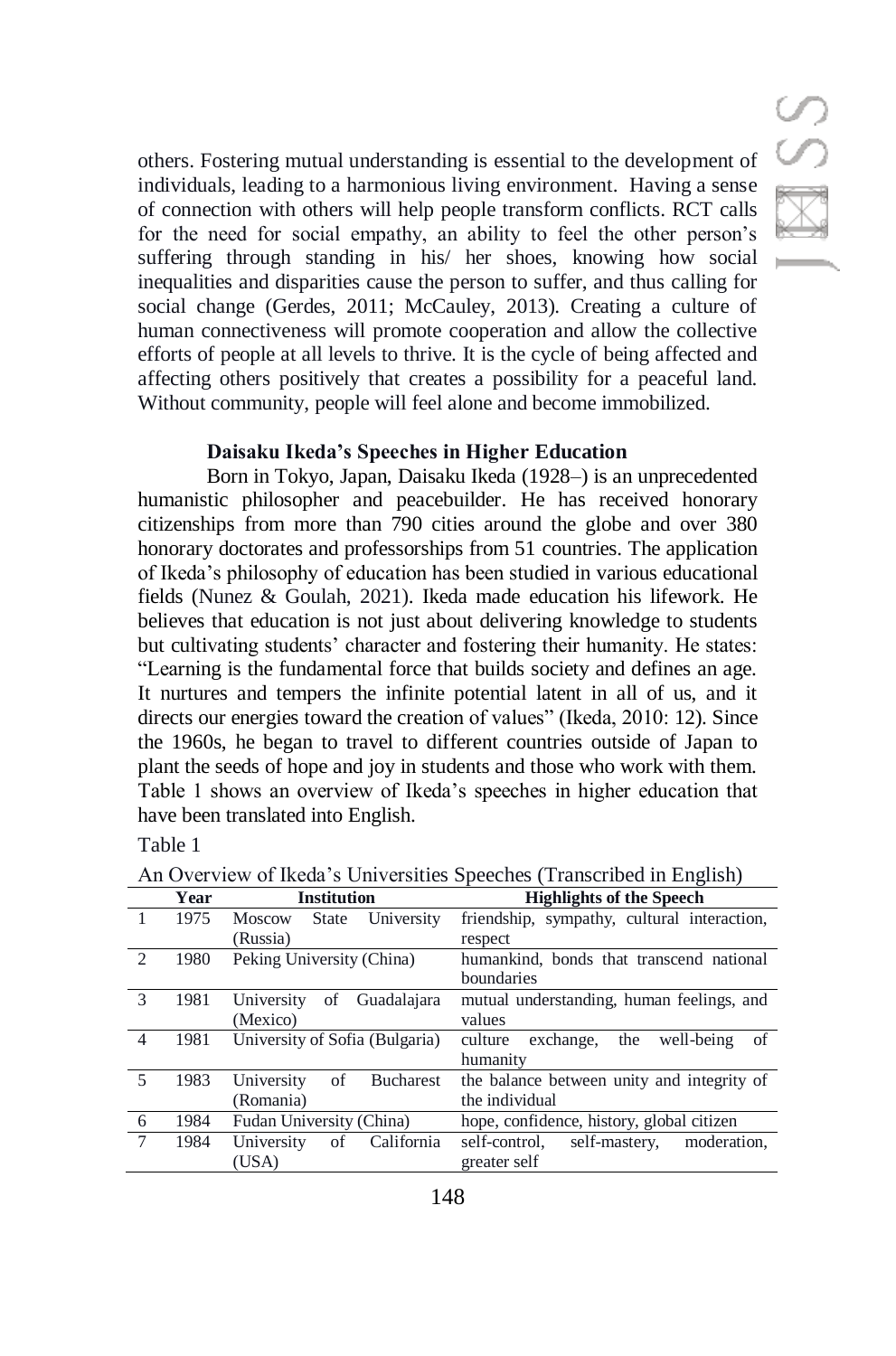| $\overline{8}$  | 1989 | Académie<br>des<br>Beaux-Arts<br>(France)      | art, creative life, inner human revolution                                  |
|-----------------|------|------------------------------------------------|-----------------------------------------------------------------------------|
| $\overline{9}$  | 1990 | Peking University (China)                      | farsightedness,<br>wisdom,<br>character,<br>individuality                   |
| 10              | 1990 | University of Buenos Aires<br>(Argentina)      | interdependence, human<br>global<br>rights,<br>cosmopolitan                 |
| 11              | 1991 | University of the Philippines<br>(Philippines) | equality, justice,<br>impartiality,<br>fairness,<br>global spirit           |
| 12              | 1991 | University of Macau (China)                    | morality,<br>inner<br>humanity,<br>awareness,<br>justice, wisdom            |
| 13              | 1991 | Harvard University (USA)                       | soft power, mutual self-control, dignity,<br>self-motivation                |
| $\overline{14}$ | 1992 | Ankara University (Turkey)                     | global<br>moderation,<br>soft<br>power,<br>responsibility                   |
| 15              | 1992 | National Museum of India<br>(India)            | optimism, activism, populism, and holistic<br>nature of life                |
| 16              | 1992 | Chinese Academy of Social<br>Sciences (China)  | symbiosis,<br>ethos<br>of<br>harmonious<br>the<br>coexistence               |
| 17              | 1993 | Harvard University (USA)                       | dialogue, humanity, the interrelationship of<br>all things                  |
| 18              | 1993 | Claremont McKenna College<br>(USA)             | human wholeness, gradualism, character,<br>self-mastery                     |
| 19              | 1993 | Brazilian Academy of Letters<br>(Brazil)       | cosmopolitan,<br>art, literature,<br>open-box<br>thinking                   |
| 20              | 1994 | University of Bologna (Italy)                  | inner self, self-mastery, self-control, soft<br>power                       |
| 21              | 1994 | Moscow<br>State<br>University<br>(Russia)      | fundamental order of life, greater self, self-<br>renewal                   |
| 22              | 1994 | Shenzhen University (China)                    | humanism: self-reliance, self-discipline,<br>self-improvement               |
| 23              | 1995 | Ateneo de Santander (Spain)                    | autonomy, symbiosis, and inner cultivation                                  |
| 24              | 1995 | Tribhuvan University (Nepal)                   | the inner life, value creation, mind, wisdom,<br>compassion                 |
| 25              | 1995 | East-West Center in Hawaii<br>(USA)            | reformation of the inner life, wisdom,<br>diversity, humanity, peace        |
| 26              | 1996 | Columbia University (USA)                      | justice,<br>wisdom.<br>courage, compassion,<br>humanity                     |
| 27              | 1996 | Universidad de la<br>Habana<br>(Cuba)          | inner-motivated transformation, the dignity<br>of life, life value          |
| 28              | 1996 | Wiesenthal<br>Simon<br>Center<br>(USA)         | empathy,<br>appreciation,<br>Tolerance,<br>character, peace, unity, justice |

The highlights of Ikeda's speeches across higher education are grouped into six themes: humanism, global citizens, cultural exchange, moderation, soft power, and human education.

# **Humanism**

Humanism involves self-reliance, self-discipline, and selfimprovement (Ikeda, 2010). Ikeda believes that human revolution enables people to manifest humanity in their reality, leads them to deep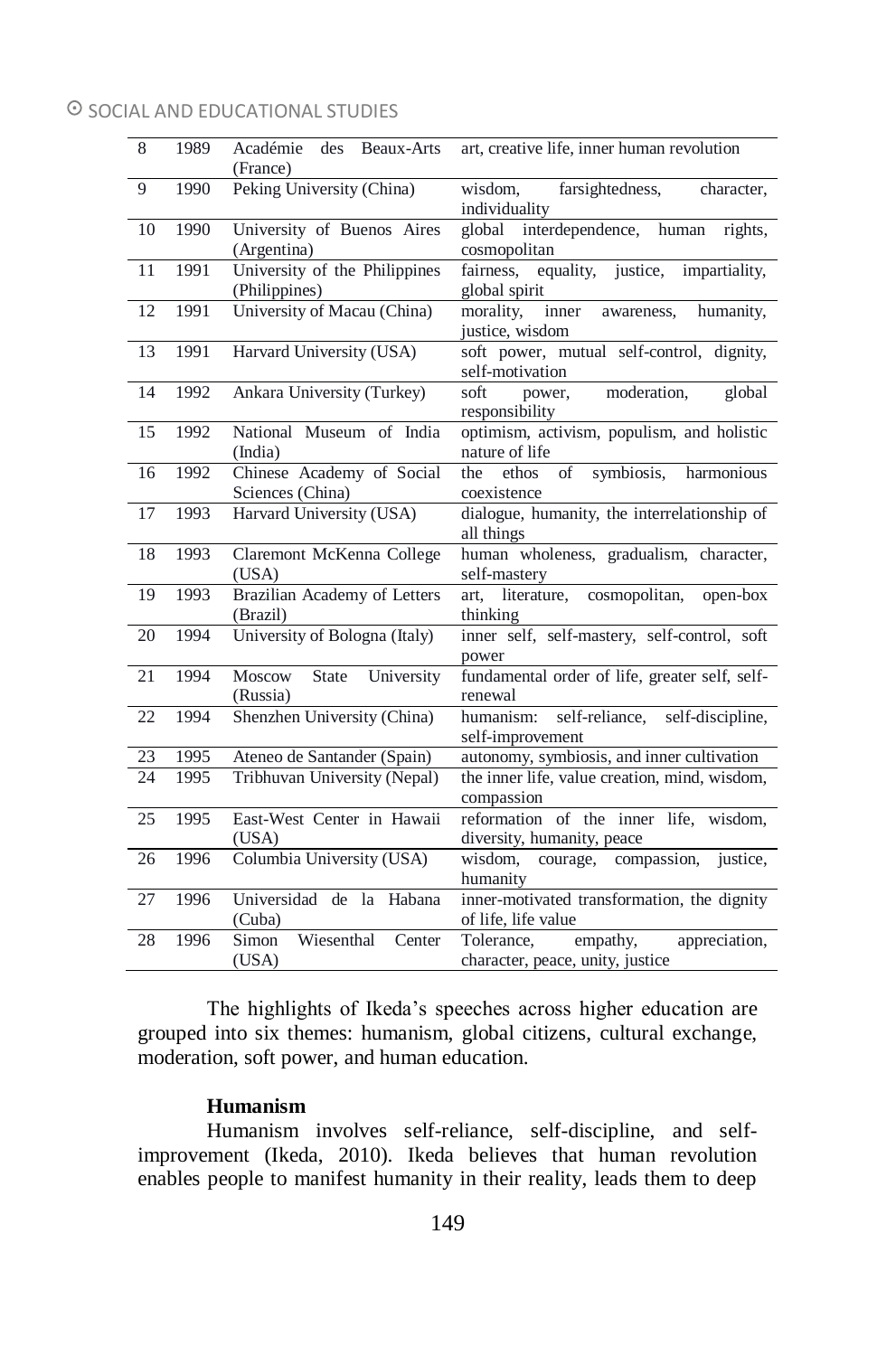SSS

fulfillment, and achieves the state of human wholeness. He describes human wholeness as "something that must be sought inwardly by people striving to grow in character. It is the character that, in the end, holds together the web of iterating focus" (p. 204). To create life value, Ikeda states that education should "foster people of character who continuously stove for the 'greatest good' of peace, who are committed to protecting the sanctity of life, and who are capable of creating value under even the most difficult circumstances" (p. 246). Education is not meant to change students per se but to guide them to use their character in the right place. Using anger as an example, Ikeda illustrates that anger can function both for good and for bad. When anger functions for bad, it makes people feel resentful, wanting to hurt others or themselves. In contrast, when education guides students to make anger function for good, anger makes them speak out for inequalities and take courageous action to make things right. Ikeda says that human revolution "is not about how others behave or how society is. The most important thing is to ask yourself, 'What should I do?' and 'What can I do?' One who stands up with moral courage and conviction can change society and create waves of transformation around the world." In short, to transform the environment, it starts from each individual who has a clear purpose in life and is willing to seek growth and personal improvement.

Human revolution transforms a person from an egocentric self to a greater self. Ikeda (2010) explains that living for the greater self does not mean abandoning the lesser self. Instead, it is to understand that "the lesser self is able to act only because of the existence of the greater self – the whole universe" (p. 140). Because the lesser self is included in the greater self, Ikeda believes that when earthly desire is correctly oriented, it motivates people to advance themselves and society simultaneously and realize that the fulfillment of the individual is not at the expense of others. Furthermore, Ikeda (2010) reminds us that the universe is constantly changing, and thus too much attachment can make people unable to extricate themselves from grief, competition, worry, and fear (Ikeda, 2010). The goal is "to recognize the universal principle behind all things and thus enlighten, rise above the transience of the phenomena of the world" (Ikeda, 2010: 139). Accepting universal and constant changes frees people from the illusion of permanence that causes suffering. For instance, knowing that sickness and death are unavoidable encourages people to live their lives for the greater self.

## **Global Citizens**

With the growing global interdependence, people across the world have become more and more interconnected. A crisis in one place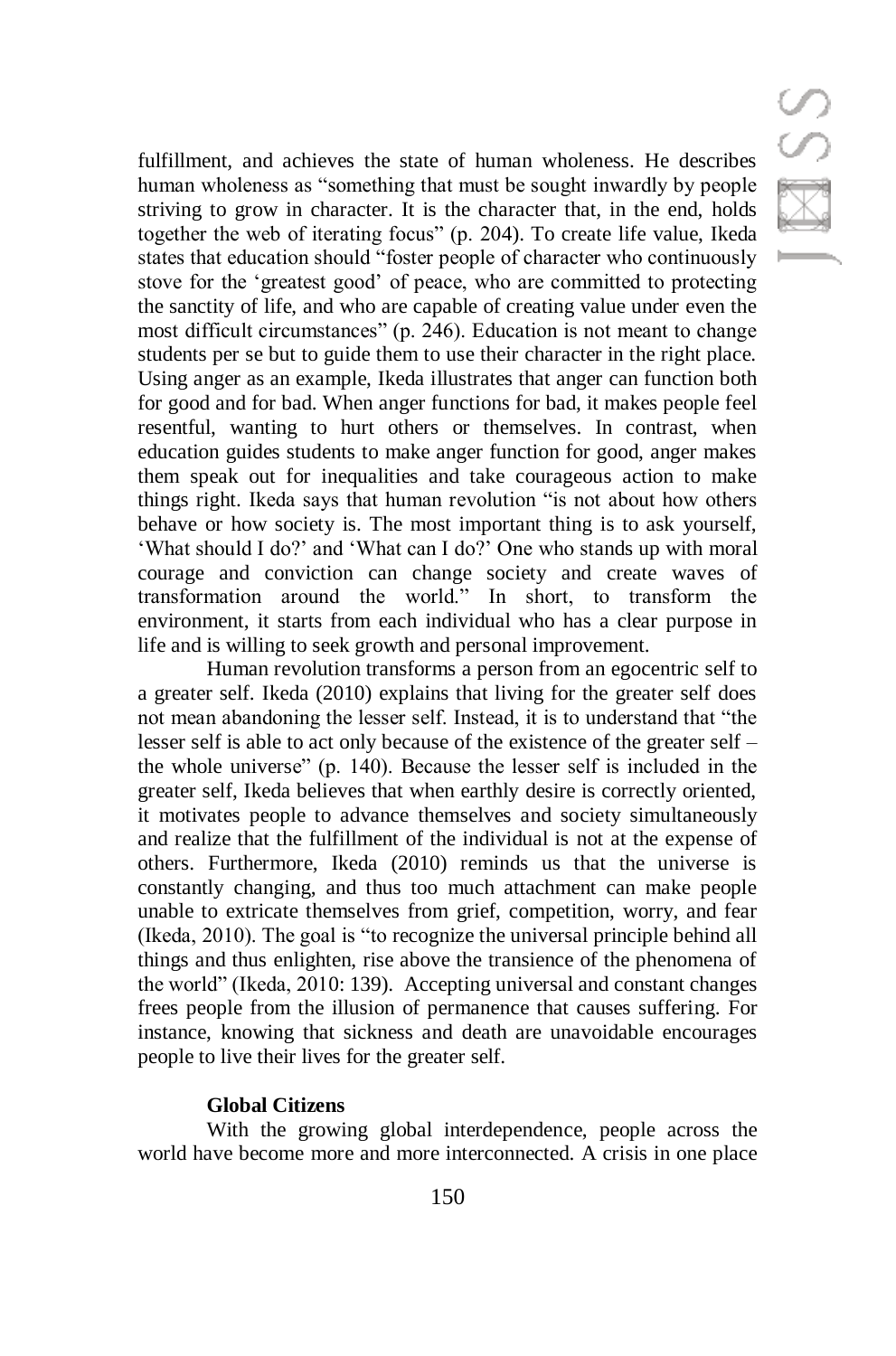could soon affect the entire world (e.g. COVID-19). Globalism to Ikeda is not all about politics or economics but the ties that join people's hearts from other countries. He stresses the bonds of affection between people of different cultures and encourages cultural and educational exchange (Ikeda, 2010). As people aspire to globalism, Ikeda suggests having farsighted open-mindedness and using art to practice a creative life. Global responsibility is in each of our hands, and we must all do our part to contribute. Education and humanity are the foundation for universal and world peace. Ikeda states, "It is certainly education that lets us transcend different backgrounds and discover commonalities. It enables us to think on a higher plane; that is, as a human being; to free ourselves from thinking that is based solely on membership in a particular faction or school" (Ikeda, 2010: 28). He further says that "the borderless world will offer unparalleled opportunities for the cosmopolitan. To achieve it, we must abandon exclusionist practices and concepts" (p. 228). Global citizens value cosmopolitanism and are willing to perceive things from another perspective, leading to collaboration, not isolation. "This kind of open-ended empathy enables us to view human diversity as a catalyst for creativity, the basis of a civilization of inclusion and mutual prosperity" (Ikeda, 2010: 236). Empathy and appreciation are needed for people to work together for good. Ikeda believes that "a person of true tolerance is at the same time a courageous person of action who works to encourage the bonds of empathy and appreciation among people" (p. 243). The more appreciative we are for our world, the more empathetic we will be for all lives on this earth.

## **Cultural Exchange**

Empathy in the human heart is the backbone for cultural exchange and the basis for culture itself (Ikeda, 2010). Cultural exchange entails sharing ideas and knowledge with someone from a different background than oneself. Study abroad is one way of cultural exchange at the education level, as it creates the exchange of cultural understanding amongst students. Ikeda (2010) states: "cultural exchange is the best way for one person to truly know the heart of another." (Ikeda: 82). Direct interaction breaks the artificial walls that human beings build. A positive acceptance of others' viewpoints leads to mutual respect and appreciation of other cultures. In that sense, cultural exchange promotes the development of humanity and world peace. Ikeda (2010) argues that teachers play an essential role in how students view themselves. To foster a growth mindset in students, teachers can share global issues with students and model their advocacy for peace locally and globally.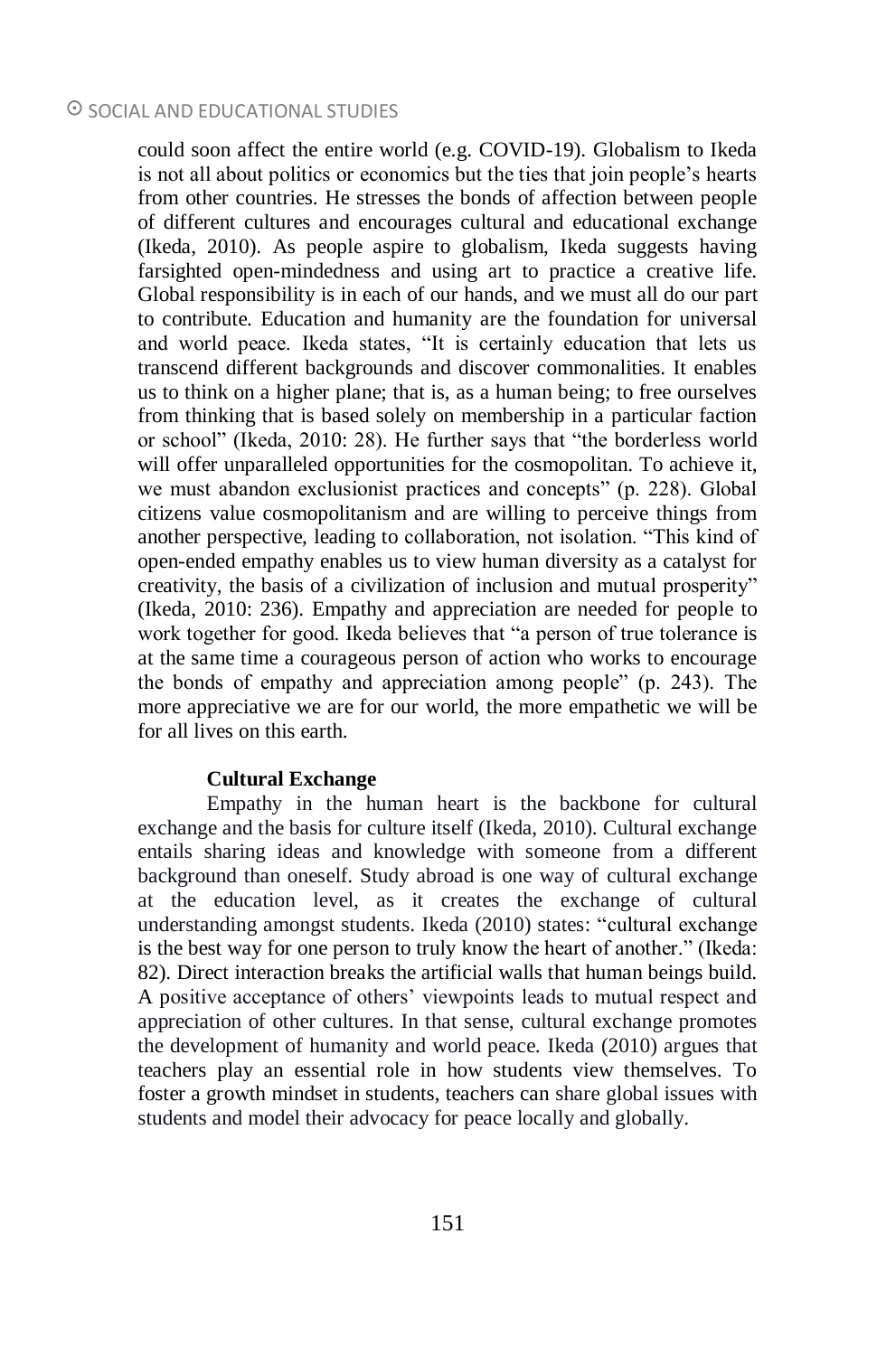#### **Moderation**

As opposed to radicalism that causes conflicts and mistrust, gradualism values integration and harmony of all people. Ikeda (2010) says that "to be of real and lasting value, change must be gradual and inspired from within" (p. 202). He urges using dialogue to find the middle path (i.e. the way of moderation), especially when facing disagreement or conflicts. Dialogue helps people understand their shared humanity and the interconnectedness of all lives. Having the courage to start a dialogue is a noble human revolution, a process of constantly restoring humanity and developing the potential inherent in human life. Through dialogue, people can exercise their personal rights without forgetting the existence of others. When people find their purpose in life, they can work for the good of humankind. Appreciating uniqueness and differences as well as practicing self-control and self-mastery assist people in finding a middle ground to tackle the problem and unite them in solidarity. What is started by the people will be returned to the people. The courage of using moderate and nonviolent measures indicates a fundamental respect for human life (Ikeda, 2010).

#### **Soft Power**

Hard power that is carried out through coercion will not last. In contrast, soft power, coming from one's volition, increases understanding. As Ikeda (2010) states: "self-motivation is what will open the way to the era of soft power...an internally generated energy of will created through consensus and understanding among people" (p. 189). He stresses that soft power must be guided by wisdom, a philosophical foundation. Otherwise, it will easily become "fascism with a smile" (p. 190). Wisdom is found within ourselves as "it resides in the living microcosm within and wells forth in limitless profusion when we devote ourselves to courageous and compassionate action for the sake of humanity, society, and the future" (Ikeda, 2010: 234). Because "true partnership cannot be attained unless the effort to create it is based on mutual self-control at this inner, spiritual level" (p. 194), Ikeda encourages educators to deepen their respect for the dignity of life. Education that aims to raise students' innate awareness of humanitarian action ( $\Box$ ), justice (義), propriety (禮), wisdom (智), and sincerity (信) will strengthen students' self-control for creating a larger order or harmony and establishing peace and coexistence (Ikeda, 2010).

## **Human Education**

Human education values each student as a human being, leading them to live with fulfillment, happiness, and sense of responsibility.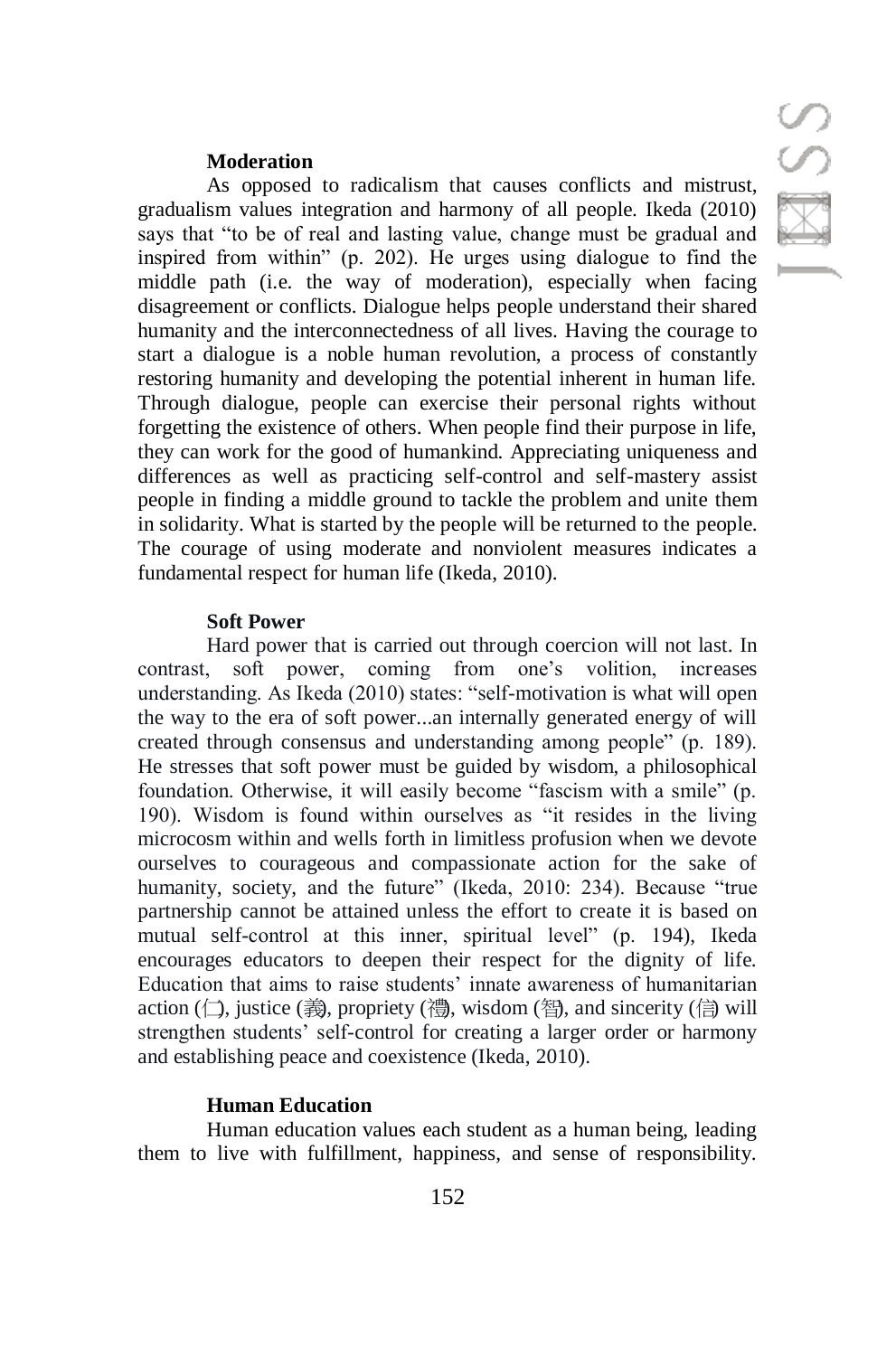Ikeda said in his speech that "education must be the propelling force for an eternally unfolding humanitarian quest" (Ikeda, 2010: 53), believing that each person can contribute to the well-being of others and thus value their existence. When educators view students as valuable members of society, it creates opportunities for students to develop character and advocate for the importance of humanity. Humanity means reducing one's selfish interests and extending love to each living being. To achieve this goal, Ikeda (2010) suggests that four types of education be emphasized in all disciplines: 1) peace education, 2) environmental education, 3) developmental education, and 4) human rights education. He mentions that it is not the facilities that make a school but teachers' whole-hearted commitment to supporting students that makes a school. Teachers' interaction with their students creates value; "it is for this reason that the humanity of the teacher represents the core of the educational experience" (Ikeda, 2010: 58). Facilities do not impact students' lives at a deeper level, but rather the teachers inside of the facilities do.

## **Common Features of the Humanistic Approaches**

From the analysis of Ikeda's humanistic approach, in comparison to Cammarota Romero's (2006) framework of critically compassionate intellectualism (CCI) and Miller's (1976) relational-cultural theory (RCT) (as further revised by Comstock et al., 2008), an overarching emphasis present in these humanistic approaches is restoring and reviving humanity. Miller's (1976) relational-cultural theory discusses "colorblindness," or lack of cultural awareness in the psychological treatment of minority women, and how it results in ineffective treatment to these patients due to language barriers, lack of income, and limited access to medical resources. Similarly, Cammarota and Romero's (2006) framework illustrates how schools can undermine minority students' learning by focusing education on a set of prescribed knowledge and skills and overlooking diverse students' learning needs. Both Miller's (1976) theory and Cammarota and Romero's (2006) framework address cultural empathy and social justice. Ikeda (2010) also stresses the importance of cultural exchange to promote students' social learning and self-awareness. Ikeda's approach is comparable to Cammarota and Romero's (2006) framework as both bear a focus on polishing students' hearts to shine like diamonds. Much like the aim of Cammarota and Romero's (2006) framework, Ikeda's approach in education is geared towards fostering humanity rather than a narrow focus of preparing students for passing standardized assessments. Similar to Comstock et al. (2008)'s revision of Miller's relational-cultural theory, Ikeda's approach shares the essential factors in developing mutual understanding through showing compassion towards others. These humanistic approaches share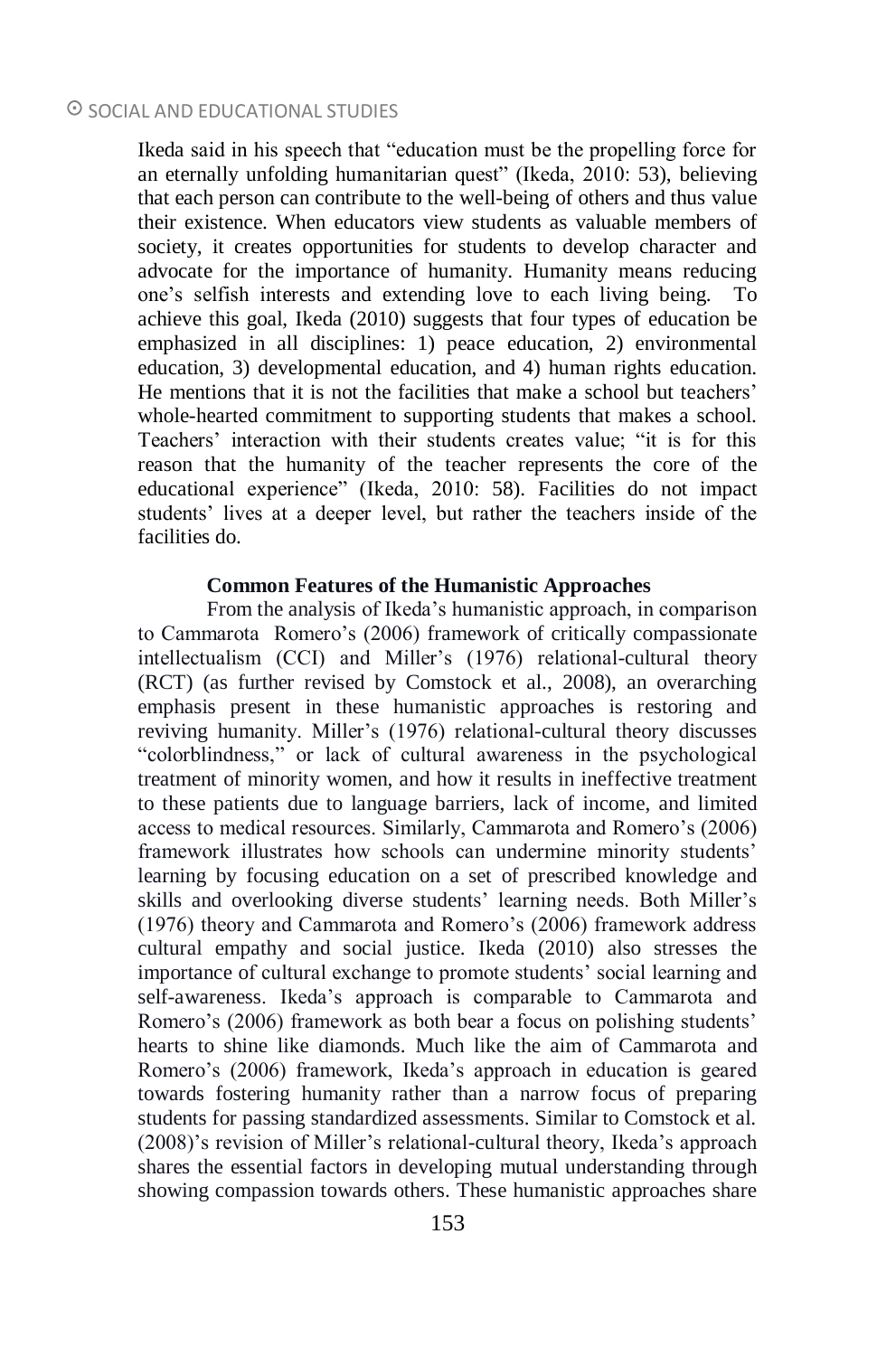in common that all students, without exceptions, become happy, which is the ultimate goal of education. When students take charge of their learning and become critically reflective practitioners in their fields, they see the interconnectedness of all human beings and bring forth hope to achieve positive social change.

# **How Daisaku Ikeda's Approach Differs from CCI and RCT**

Ikeda is a firm believer that one's mind  $-$  the inner attitude  $$ determines how they perceive things. His humanistic approach differs from CCI and RCT because he stresses the importance of inner changes rather than changes coming from outside. Ikeda does not neglect the idea of systemic change. Instead, he places importance on individuals' inner transformation to create value for themselves and others. Everything boils down to each individual's resolve. He says, "The key to all change is in our inner transformation ― a change of our hearts and minds… A great human revolution in just a single individual will help achieve a change in the destiny of a nation and, further, will enable a change in the destiny of all humankind" (Ikeda, 2021). Ikeda emphasizes individual responsibility and believes that character formation is essential to any changes in society. With the core value of respecting the dignity of human life, human revolution will eventually lead to systemic change. He further explains: "what matters is who we are when all the external things are stripped away, who we are as ourselves. Human revolution is transforming that inner core, our lives, our selves" (Ikeda, 2021). Ikeda's approach highlights that the heart is the most important, and thus educators should value what is profound and discard the shallow. Educators need to treasure every student and cultivate them into greater selves. When humanity becomes the primary focus of education, it nurtures and elevates students' inner spiritual world. Taking the COVID pandemic as an example, it has raised our awareness that humanity is fundamental to solve global crisis. Facing this seemingly unending pandemic requires not only scientific knowledge but also humanity to tackle the problem at its root and turn the problem into fuel for advancement.

# **The Implications of the Humanistic Approaches in Education**

Teacher education programs have a long, perpetuated expectation for how to teach (Shulman, 1987). The overwhelming focus in teacher education programs on planning, instruction, and assessment obscures the ultimate goal of education; that is, to help every student become happy and lead a fulfilled life. This paper offers a perspective to cultivate preservice teachers who value humanity and therefore go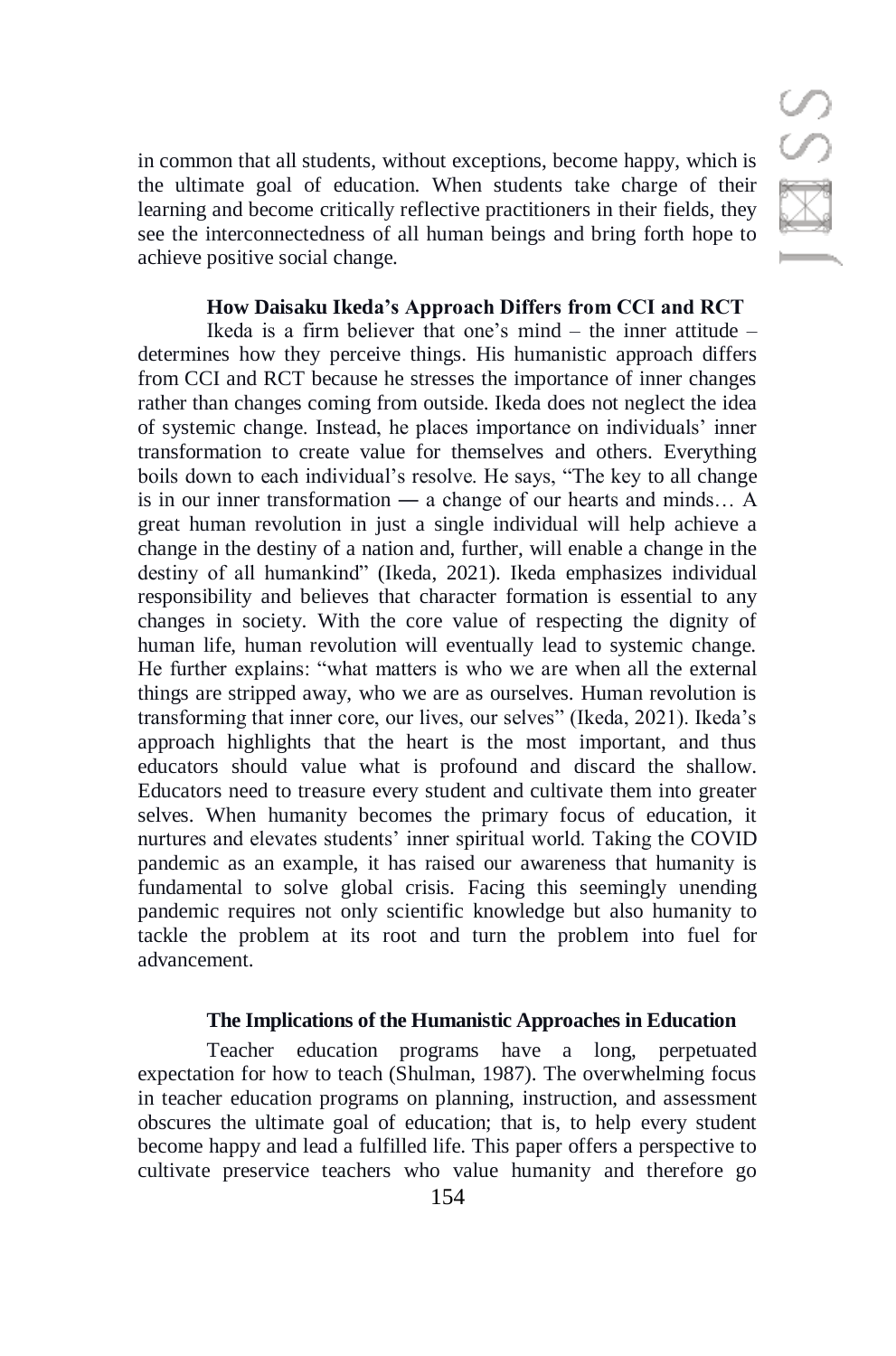beyond disciplinary knowledge and pedagogical practices. Humanity creates order in society, not arbitrary rules or authority. Yet, this aspect is often lost in higher education that focuses on professional skills over the cultivation of students' humanity (Muscatine, 2009). We argue that teacher education needs to attend to humanity and pave the way for peace and happiness for human beings. Teachers' roles are not just to deliver knowledge to students but to plant the seeds of hope and joy through education. Based on the synthesis of the humanistic approaches, Figure 1 shows how these approaches can serve as a theoretical and methodological basis for restoring humanity in teacher education.



Figure 1. The pyramid of restoring humanity in teacher education

We argue that instructional activities for cultivating preservice teachers' humanity begin from human revolution – a process of inner transformation from the egocentric self to the greater self as discussed by Ikeda. When preservice teachers can earnestly and steadfastly challenge themselves to achieve their goals, they can open a path, even in severe circumstances. Human revolution is like the soil that nurtures lives and brings hope in any hopeless situation. Courage, compassion, wisdom, caring, empathy, dialogue, social justice, relationship, character formation, moderation, cultural exchange, and so on will become possible when preservice teachers see the mission of their role as educators and are willing to bring out their life force and exercise ingenuity. Their humanity in action will realize peace, happiness, and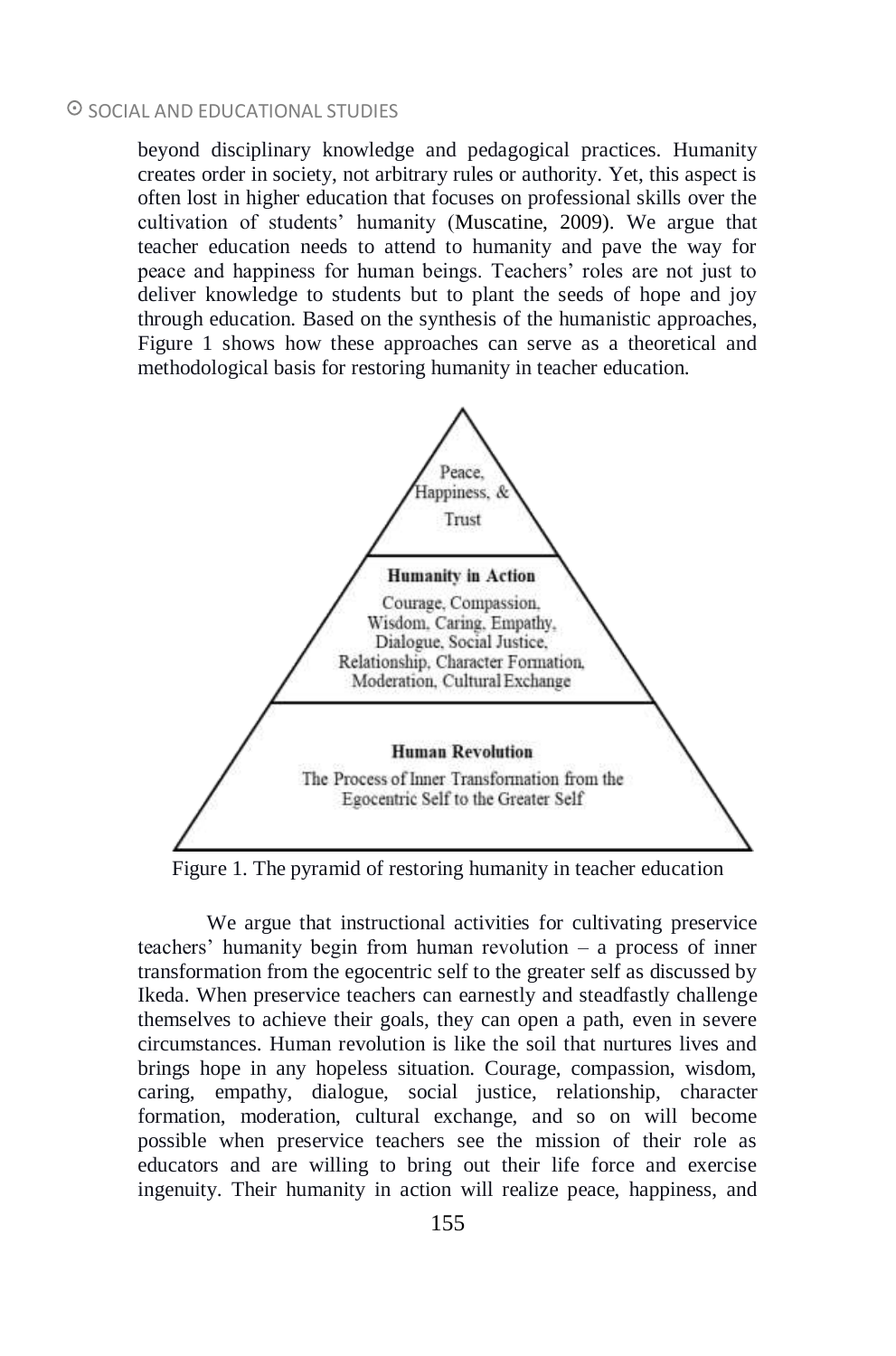S

global civilization. As teacher educators, we need to make a firm resolve and take the responsibility to nurture preservice teachers so that they are likely to do the same to their students in the future. Together, educators at all levels can touch the lives of students they encounter and spread the philosophy of respect for the dignity of all lives.

Education teaches students how to live a life of rectitude and make a positive change in society. Therefore, educators must be dedicated to inspiring students and nurturing their ability to create value. A trustful student-teacher relationship is built upon teachers' passion, authentic caring, and compassion. On another note, dialogue is essential in raising students' awareness of cultural differences and promoting mutual understanding. In striving to overcome challenges, one's courage can offer hope to many people. Aimed at fostering global citizens of wisdom, courage, and compassion, Ikeda (2010) suggests that students use their wisdom to perceive the interconnectedness of all human beings. In this way, they will not fear or deny difference. They will try to understand people of different cultures and grow together, knowing the place of peaceful coexistence is right where they are. Students' compassion and empathy can reach beyond their immediate surroundings to those suffering in distant places.

Facing broad issues about life, teachers need competencies to address their students' needs and help them move forward positively with courage and hope. Teachers' main task is to help each student become happy and lead fulfilled lives. This cannot be achieved without teachers showing their genuine humanity, trusting their students, and awakening students' inner power. Preservice teachers would benefit from experiences that allow them to move beyond disciplinary knowledge and pedagogical practices. These experiences may include cultural exchange and dialogue. It is important to consider how these humanistic approaches look like in teacher education programs to prepare preservice teachers who can thrive in and beyond the pandemic.

## **Conclusion**

In summary, we explore different humanistic approaches and seek to approach humanity as a theoretical and methodological basis for reclaiming the promise of teacher education. Preservice teachers need opportunities to explore topics on humanity so that they can become transformative practitioners and agents of social change. To cultivate K-12 students who think and act as global citizens, we need to immerse preservice teachers in learning and engaging humanity. Freire's (1993) critical pedagogy, Valenzuela's (1999) subtractive schooling, Ginwright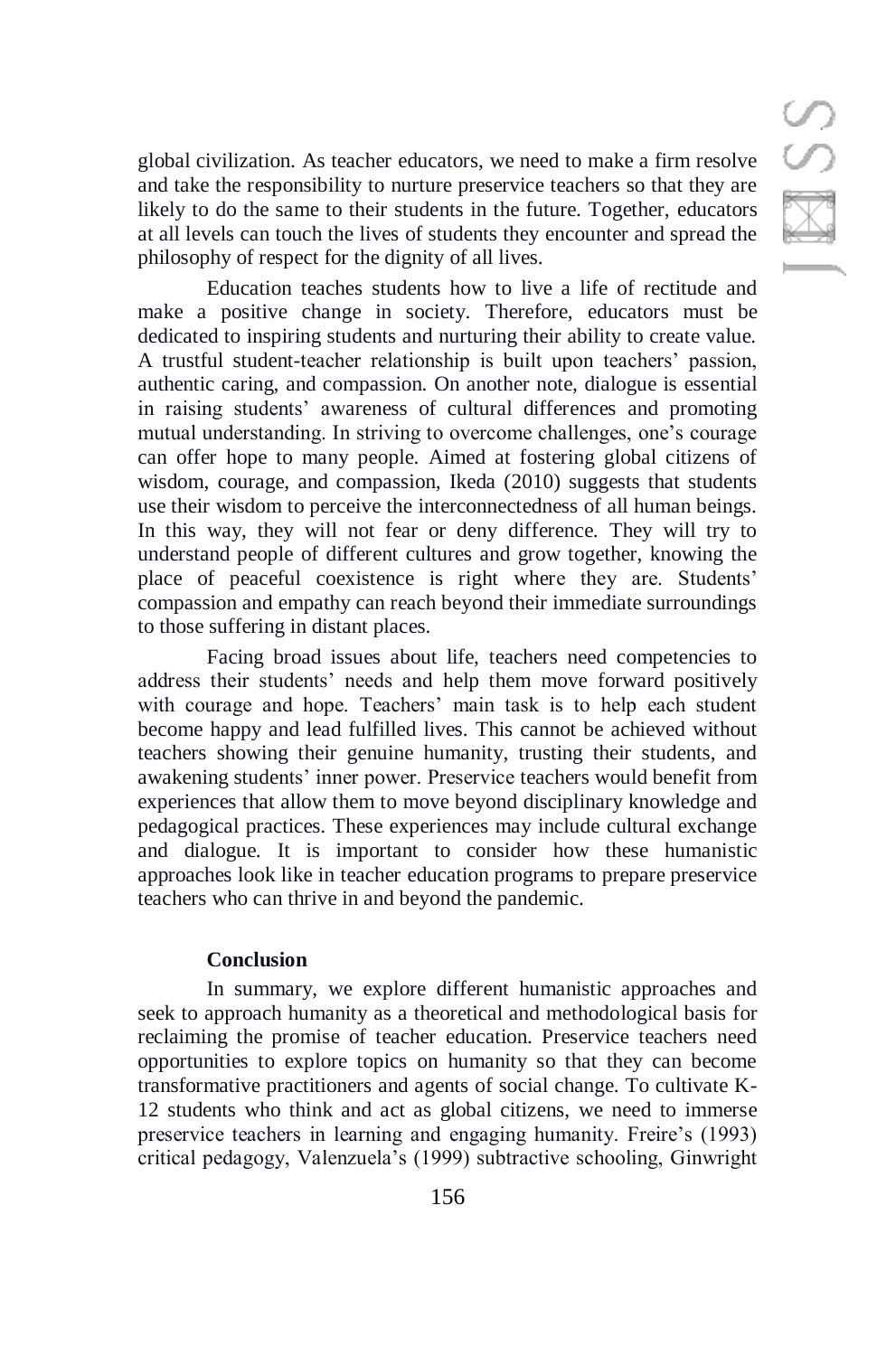and Cammarota's (2002) social justice approach, Comstock et al.'s (2008) relational-cultural theory, and Ikeda's (2010) human education offer valuable information and essential insights for teacher education programs to enact humanity. It is the consensus that preservice teachers need theoretical knowledge and practical experiences to develop competencies in addressing humanity. They need to understand why humanity is important and how to apply it in the classroom. Our synthesis of the humanistic approaches shows great potential in helping preservice teachers understand how humanity affects students' lives and thus draw inferences about their teaching practices. The pyramid of restoring humanity can serve as a perspective to guide the development of instructional activities around humanity in teacher education.

#### **REFERENCES:**

Ikeda, D., *Daisaku Ikeda up close*, Videocassette, Tokyo, Owners Promotion, Inc., 2001.

Cammarota, J., & Romero, A., *A critically Compassionate Intellectualism for Latina/o Students: Raising Voices above the Silencing in our Schools*, in "Multicultural Education", 14(2), 2006, p. 16-23.

Comstock, D. L., Hammer, T. R., Strentzsch, J., Cannon, K., Parsons, J., & Salazar, G. II., *Relational-cultural Theory: A Framework for Bridging Relational, Multicultural, and Social Justice Competencies*, in "Journal of Counseling & Development", 86(3), 2008, p. 279-287, https://doi.org/10.1002/j.1556-6678.2008.tb00510.x

Freire, P., *Pedagogy of the Oppressed*, Continuum, 1993.

Gerdes, K. E., Segal, E. A., Jackson, K. F., & Mulling, J. L., *Teaching Empathy: A Framework Rooted in Social Cognitive Neuroscience and Social Justice*, in "Journal of Social Work Education", 47, 2011, p. 109-131, doi:10.5175/JSWE.2011.200900085

Ginwright, S., & Cammarota, J., *New Terrain in Student Development: The Promise of a Social Justice Approach*, in "Social Justice", 29(4), 2002, p. 82-95. Ikeda, D., *Daisaku Ikeda's Quotations*, 2021, Retrieved from https://www.daisakuikeda.org/sub/quotations/index.html

Ikeda, D., *A New Humanism: The University Addresses of Daisaku Ikea*, I.B. Tauris, 2010.

Jordan, J. V., *The Role of Mutual Empathy in Relational/ Cultural Therapy*, in "Journal of Clinical Psychology", 56(8), 2000, p. 1005-1016, https://doi.org/10.1002/1097-4679(200008)56:8<1005::AID-JCLP2>3.0.CO;2-L McCauley, M., *Relational-cultural Theory: Fostering Healthy Coexistence through a Relational Lens*, 2013 Retrieved from https://www.beyondintractability.org/essay/relational-cultural-theory

Miller, J. B., *Toward a New Psychology of Women*, Beacon Press, 1967.

Muscatine, C., *Fixing College Education: A New Curriculum for the Twentyfirst Century*, University of Virginia Press, 2009.